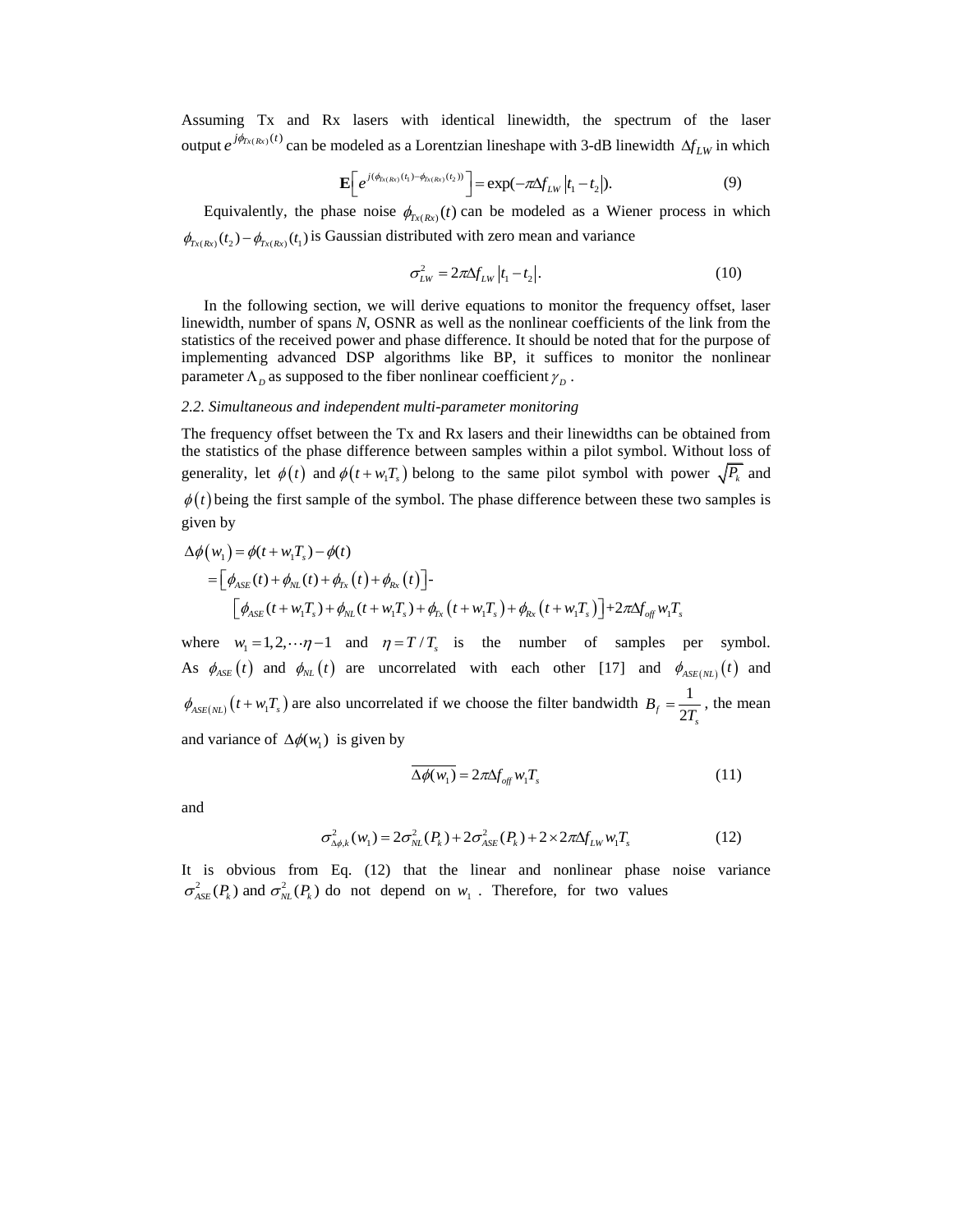$$
\Delta f_{\text{off}} = \frac{\Delta \phi(w_1)}{2\pi w_1 T_s} \tag{14}
$$

and

$$
\Delta f_{LW} = \frac{\sigma_{\Delta\phi,k}^{2}(w_{2}) - \sigma_{\Delta\phi,k}^{2}(w_{1})}{4\pi(w_{2} - w_{1})T_{s}}
$$
(15)

The statistics of the phase difference  $\Delta \phi(w_1)$  also allow us to simultaneously and independently monitor the number of spans *N*, fiber nonlinear parameters as well as OSNR of the link. In particular, if we choose  $w_1 = \eta$ , the two samples  $\phi(t)$  and  $\phi(t + w_1 T_s)$  will belong to different pilot symbols with different power levels. In this case, the mean of the phase difference will be given by

$$
\overline{\Delta\phi(\eta)} = (P_2 - P_1)N(\Lambda_s + \Lambda_D) + 2\pi\Delta f_{\text{off}}T
$$
\n(16)

assuming the signal power at time *t* is  $P(t) = P_1$ .

As the parameters of SMF such as length, attenuation and nonlinear coefficients are usually known and relatively more consistent across a network compared to those of DCF in practice, we will assume the knowledge of  $\sigma_s^2$  and  $\Lambda_s$  when monitoring the number of span *N*, fiber nonlinear coefficient and OSNR of the link. With Eqs. (2), (5), (8), (12)-(16) and some<br>algebraic manipulations, one obtain<br> $2(P_1+P_2)\sigma_s^2\left(\Lambda_s^2-\Lambda_s\frac{\overline{\Delta\phi(\eta)}}{P}\right)N^3+\left[(P_1+P_2)\frac{\overline{\Delta\phi(\eta)}^2\sigma_{power}^2(P_1)}{P_1}+2(P_1+P$ algebraic manipulations, one obtain

$$
2(P_1 + P_2) \sigma_s^2 \left( \Lambda_s^2 - \Lambda_s \frac{\overline{\Delta \phi(\eta)}}{P_1 - P_2} \right) N^3 + \left[ (P_1 + P_2) \frac{\overline{\Delta \phi(\eta)}}{3(P_1 - P_2)^2} \frac{\sigma_s^2}{P_1} + 2(P_1 + P_2) \sigma_s^2 \frac{\overline{\Delta \phi(\eta)}}{(P_1 - P_2)^2} -2(P_1 + P_2) \Lambda_s \sigma_s^2 \frac{\overline{\Delta \phi(\eta)}}{P_1 - P_1} + \frac{\sigma_s^2}{4P_1} \left( \frac{1}{P_1} + \frac{1}{P_2} \right) - (\sigma_{\Delta \phi,1}^2(w_1) + \sigma_{\Delta \phi,2}^2(w_2)) \right] N^2
$$
  
\n
$$
-\frac{(P_1 + P_2) \overline{\Delta \phi(\eta)}}{2P_1 (P_1 - P_2)^2} \frac{\sigma_s^2}{N} \frac{\sigma_s^2}{P_1 - P} + \frac{\sigma_{power}^2}{4P_1} \left( \frac{1}{P_1} + \frac{1}{P_2} \right) - (\sigma_{\Delta \phi,1}^2(w_1) + \sigma_{\Delta \phi,2}^2(w_2)) \right) N^2
$$
  
\n
$$
-\frac{(P_1 + P_2) \overline{\Delta \phi(\eta)}}{2P_1 (P_1 - P_2)^2} N + \frac{(P_1 + P_2) \overline{\Delta \phi(\eta)}}{6P_1 (P_1 - P_2)^2} \frac{\sigma_s^2}{(17)}
$$

which is a cubic function of *N*. Subsequently, the fiber nonlinear parameter  $\Lambda_D$  and OSNR can be calculated by

$$
\Lambda_D = \frac{\overline{\Delta \phi(\eta)} - 2\pi \Delta f_{\text{off}} T}{(P_1 - P_2)N} - \Lambda_S
$$
\n(18)

and

$$
\text{OSNR} = \frac{P_k}{N\left(\sigma_s^2 + \sigma_D^2\right)} = \frac{P_k}{\frac{\sigma_{power}^2}{2P_k}} = \frac{2P_k^2}{\sigma_{power}^2} \quad \text{for } k = 1, 2. \quad (19)
$$

In summary, we can estimate frequency offset, laser linewidth, number of spans, fiber nonlinear parameter and OSNR of a transmission llink by choosing arbitrary values of *P*<sub>1</sub>, *P*<sub>2</sub>, *w*<sub>1</sub> and *w*<sub>2</sub> and solving for Eqs. (14), (15), (17), (18) and (19).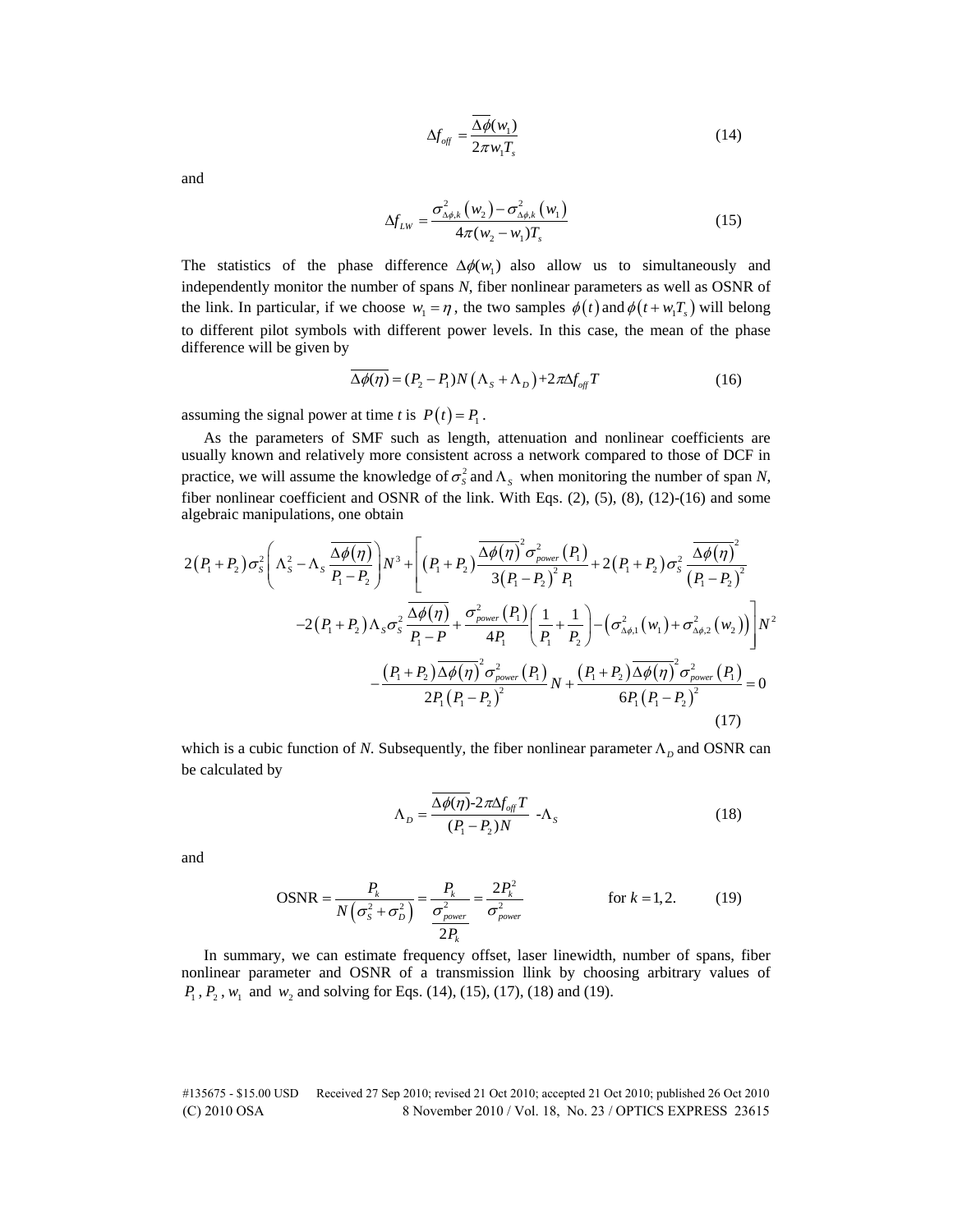## **3. Simulation Results and Discussions**

Simulations are conducted to investigate the monitoring performance of  $\Delta f_{\text{off}}$ ,  $\Delta f_{\text{LW}}$ , *N*,  $\Lambda$ <sub>*D*</sub> and OSNR. Pilot sequences with  $10^6$  symbols with NRZ pulse shape are transmitted at two arbitrarily chosen power levels of  $P_1 = -3$  dBm and  $P_2 = -2$  dBm. The symbol rate is chosen to be 50 MSym/s so that the effects of CD and PMD become negligible. The sampling rate is set to be 25 GHz and thus  $\eta = 500$ . In our simulations, high analog-to-digital converter resolution (ADC) and timing recovery are assumed and other channel parameters are listed in Table 1. To maximize the monitoring range of  $\Delta f_{\text{off}}$  for a given sampling rate,  $w_1$  is chosen to be 1. In addition, we arbitrarily set  $w_2 = 3$  for laser linewidth monitoring. Simulation results for frequency offset and laser linewidth monitoring for a 15-span system are shown in Figs. 4(a) and 4(b) for full CD compensated and 10% CD under-compensated links. The means and standard deviations of the estimates are obtained from 10 independent trials with independent ASE noise. From the figures, the proposed technique enables a wide monitoring range from  $-10$  GHz to 10GHz, more than sufficient for worst cases of  $\pm$ 5 GHz reported in practical systems [18]. The corresponding maximum estimation error is below 6 MHz. For laser linewidth monitoring, a wide dynamic range of 100 kHz to 10 MHz with corresponding maximum estimation error below 1% is achieved. Such monitoring performance is comparable to others reported in the literature [4] that only monitors laser linewidths. It is also noted that the monitoring performance does not depend on the dispersion map of the transmission link.

**Table 1. Channel parameters used in simulations** 

| Parameter        | Value                 | Parameter                  | Value                                                                   |
|------------------|-----------------------|----------------------------|-------------------------------------------------------------------------|
| $\alpha_{\rm s}$ | $0.25$ dB/km          | $\alpha_{\rm n}$           | $0.6$ dB/km                                                             |
| $L_{\rm C}$      | 80 km                 |                            | 16 km for full CD compensation<br>14.4 km for 10% CD under-compensation |
| $D_{\rm c}$      | $17$ ps/km $\cdot$ nm | $D_{\scriptscriptstyle D}$ | $-85$ ps/km $\cdot$ nm                                                  |
| $n_{_{sp}}$      |                       | ν                          | 193.1 THz                                                               |
|                  | $\mathbf{r}$          |                            |                                                                         |



Fig. 4. (a) Estimated frequency offset vs. true frequency offset (b) Estimated laser linewidth vs. true laser linewidth for a 15-span system. Samples from 10<sup>6</sup> symbols are used for each estimate and the error bars indicate standard deviations of 10 independent estimates.

To ensure the monitoring accuracy of  $N$ ,  $\Lambda$ <sub>*D*</sub> and OSNR, the samples are further low-pass filtered with a bandwidth of 800 MHz and correspondingly down-sampled to eliminate the effect of CD on ASE noise. Figure 5 shows the estimated *N*, OSNR and  $\Lambda_p$  vs. their true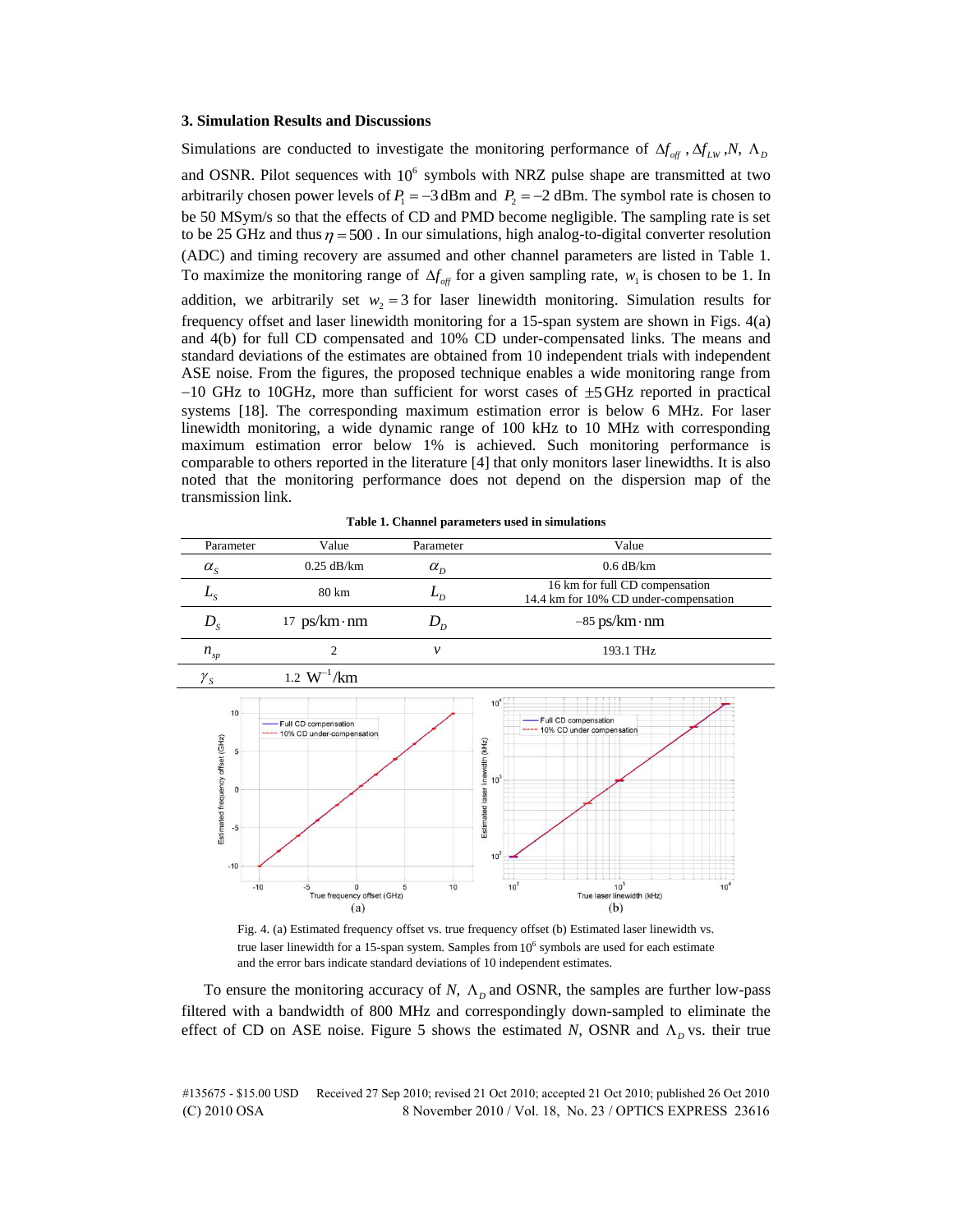values for full CD compensated and 10% CD under-compensated links. The frequency offset and the laser linewidths are 200 MHz and 100 kHz respectively. As shown in Fig. 5(a), the mean of the estimated *N* generally agrees with their true values for  $N \le 22$ . The slight inaccuracies for  $N > 22$  may be caused by accumulated CD, frequency offset, laser linewidth, or a combination of them. Although the estimation errors gradually increase with *N*, the errors are limited to 1 span for a system containing around 25 spans. The OSNR monitoring accuracies shown in Fig. 5(b) for both dispersion maps with fiber nonlinearity are within 0.1 dB. The OSNR monitoring results are independent of the two dispersion maps and intrachannel nonlinearities. Figure 5(c) shows the estimated  $\Lambda_p$  for different values of  $\Lambda_p$  for a system with  $N = 15$ . Although estimation errors can be observed for both dispersion maps, the errors are limited to 0.4 dB and 0.6 dB (or equivalently 0.51 and 0.78  $W^{-1}/km$  in  $\gamma_D$ ) for full CD compensated and 10% CD under-compensated links respectively. In addition, it can also be shown that estimation remain fairly accurate when a few of spans have lengths slightly different than the rest of the link or when the knowledge of  $\sigma_s^2$  and  $\Lambda_s$  is around 10% off from their true values.



Fig. 5. (a) Estimated *N* vs. true *N*. (b) Estimated OSNR vs. true OSNR. (c) Estimated  $\Lambda_D$  vs.

true  $\Lambda_p$ . Samples from 10<sup>6</sup> symbols are used for each estimate and the error bars indicate standard deviations of 10 independent estimates. The frequency offset and laser linewidth are 200 MHz and 100 kHz respectively.

## **4. Receiver-based fault localization using statistics of received pilot symbols**

Data communications in optical networks can be interrupted by different types of faults along the link such as fiber cut, fiber bend and/or malfunctioning of inline optical amplifiers that result in sudden OSNR degradation or complete failure of the link. Locating the position of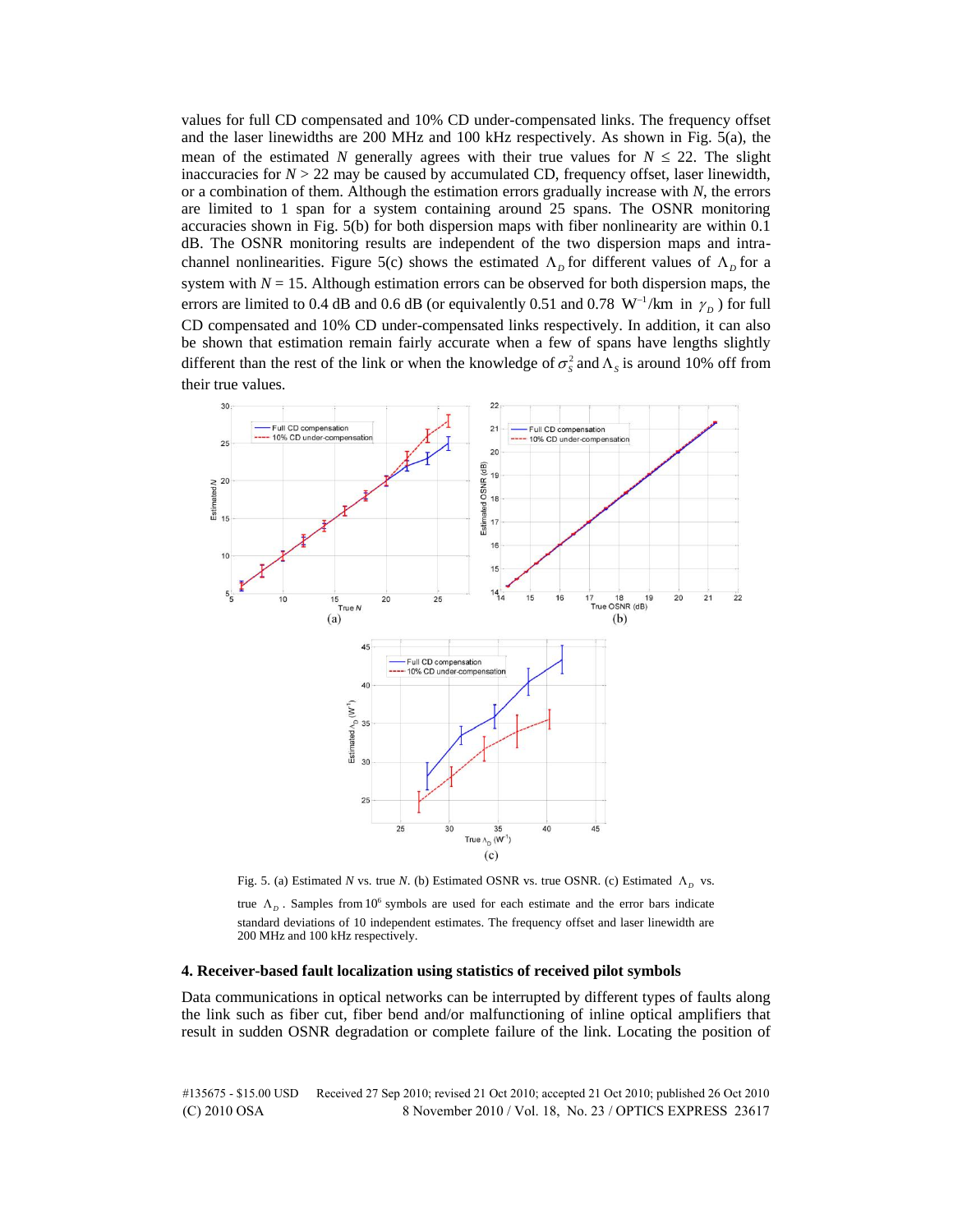such faults is crucial to network operators for efficient channel restoration and maintaining high quality of service (QoS) in dynamic network environments. When there is an undesired drop in signal power, the extra gain required to amplify the signal back to pre-determined levels will produce additional ASE noise which result in OSNR degradations at the receiver [19]. To locate faults, tunable optical time-domain reflectometer (OTDR) is proposed in [20] for the localization of fiber cut and serious degradation in OSNR. In [21], an optical transceiver is assigned to each predefined monitoring cycles to setup a dedicated supervisory channel. However, introduction of additional optoelectronic components will increase the cost of installation and maintenance, especially in large scale networks. Meanwhile, Sichani *et al.* [22] demonstrated the use of limited-perimeter vector matching fault-localization protocol to achieve efficient fault localization in large scale networks by analyzing the alarm message issued by multiple devices. One disadvantage of this approach is that at least two distinct lightpaths with separate source-destination pairs are required [23].

If we regularly insert the pilot symbols studied in this paper between data transmission, it is actually possible to locate faults without the need of monitoring equipments at intermediate points of the link by studying the changes in the statistics of the received signal power and phase difference. In particular from Eqs. (2) and (8), if sudden OSNR degradations occur at the *i*<sup>th</sup> span, the increase in the ASE noise power of the *i*<sup>th</sup> amplifier  $\Delta \sigma_i^2$  will induce the same change in the received power variance  $\Delta \sigma_{power}^2(P_k)$  regardless of the value of *i*. However, the induced change in the variance of phase difference  $\Delta \sigma_{\Delta \phi,k}^2(1)$  will actually depend on *i*. Intuitively, this is because ASE noise introduced earlier in the transmission link undergoes more fiber nonlinear effects and accumulates more nonlinear phase noise. Therefore, by monitoring  $\Delta \sigma_{power}^2(P_k)$  and  $\Delta \sigma_{\Delta \phi,k}^2(1)$  due to sudden OSNR degradations, one can determine the amount and location of the additional ASE noise introduced in the link which in term serves as an indication of the location of the fault.

A calibration graph of the fault locations indexed according to the number of span starting from the transmitter vs.  $\Delta \sigma_{\Delta \phi, k}^2$  (1) for different  $\Delta \sigma_i^2$  is given in Fig. 6 for a 20-span link. The other parameters of the pilot sequence and the channel used in the simulation are identical to those in Section 3. From the figure, for a given  $\Delta \sigma_i^2$ , the change in variance of phase difference  $\Delta \sigma_{\Delta \phi, k}^2$  (1) is distinct for different fault locations. In a network where fault locations are detected through other means, the proposed method may provide additional information about the status of the network and simplify network layer communication protocols and enhance efficiencies in network management.



Fig. 6. Change in variance of phase difference  $\Delta \sigma_{\Delta \phi}^2(1)$  vs. fault location with  $\Delta \sigma_i^2 = 0.8$  and 10

dB for a 20-span link. Samples from 10<sup>6</sup> symbols are used for each estimate and the error bars indicate standard deviations of 10 independent estimates.